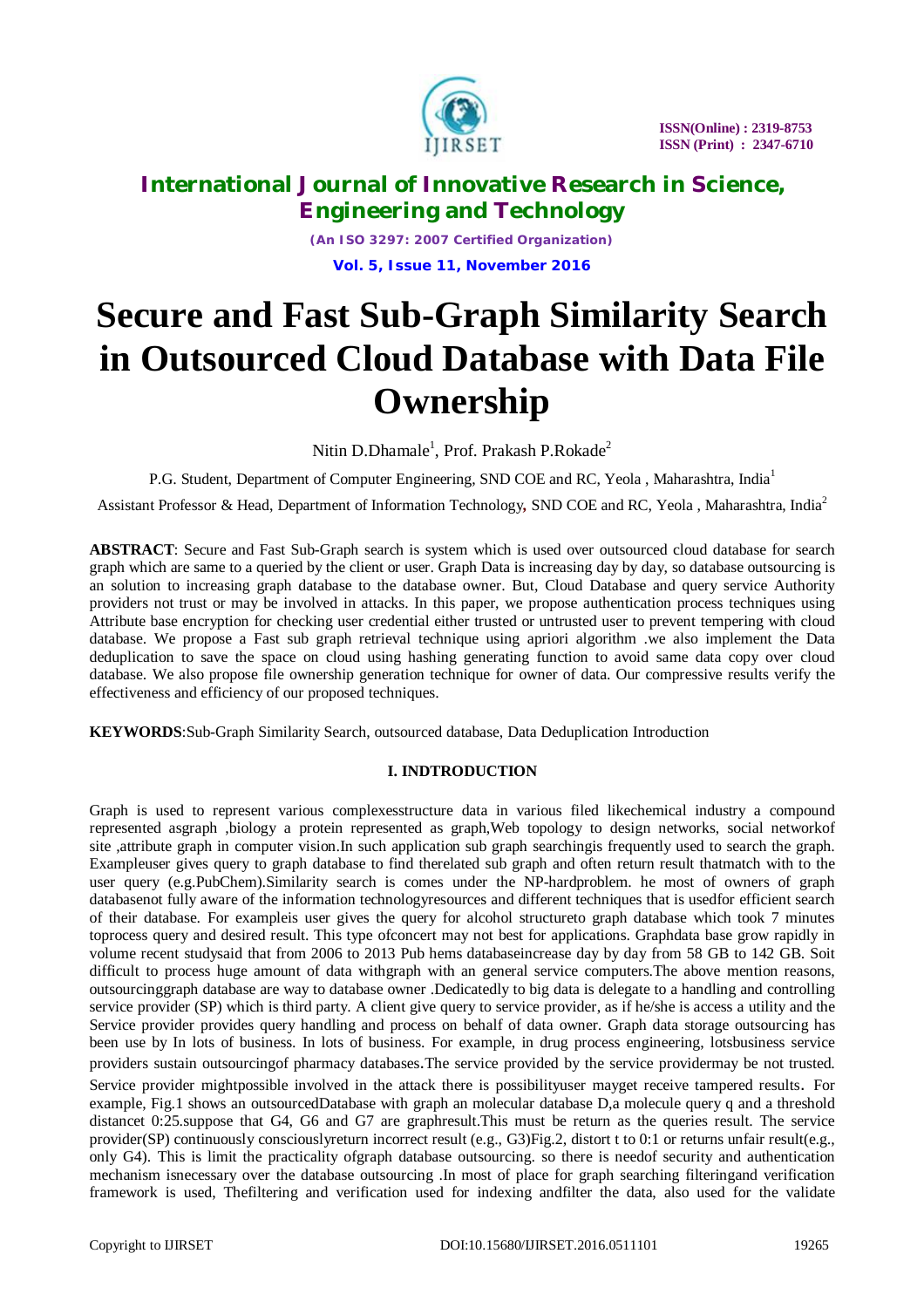

*(An ISO 3297: 2007 Certified Organization)*

## **Vol. 5, Issue 11, November 2016**

thequeries result, But no study or any work doneon authentication and encrypting, so in this paper more focuson authentication and Encoding of graph to reduce the time of uploading the graph over cloud compared to the existing system.



Fig. 1: Example of Outsourced graph database Figure Fig 2: Query graph and Expected Result

#### **II. RELATED WORK**

Horst Bunke [15] propose a new graph distance measure that is based on the maximal regular sub graph of two graphs. The main part of the paper is the formal verification that the new distance measure is a metric. An benefit of the new distance compute over graph edit distance is the fact that it does not depend on edit costs. It is well recognized that any edit distance measure significantly depends on the costs of the fundamental edit operations. But the difficulty how these edit costs are obtain is still unsolved. Using the new distance measure, this difficulty can be avoided.

Yuanyuan Zhu[16] discover the problem of finding top-k graphs in a graph database that are mainly similar to a query graph. This problem has been in many applications, like as image retrieving and chemical compound structure search. About the similarity measure in graph database, feature based and kernel based similarity measures have been used in the literature. But such measures are coarse and may lose the connectivity information among substructures

Dennis Shasha[17] there five distance-mapping algorithms and conduct experiment to compare their performance in data clustering applications. These comprise two algorithms called FastMap and MetricMap, and three hybrid heuristics that combine the two algorithms in dissimilar ways. Tentative results on both synthetic and RNA data show the superiority of the hybrid algorithms. The results involve that FastMap and MetricMap capture matching information about distance metrics and therefore can be used together to great advantage. The net outcome is that multi-day computations may be complete in minutes.

## **III. PROPOSED WORK**

We propose the system model, In which havingfour modules are authentication and credentialchecking ,cloud storage ,data owner ,queryprocessing module. Data owner of graph uploadthe graph data over cloud storage in anencrypted form. The cloud storage performsmining of sub graph and also provides storage.The data owner or client give queries the clouddatabase for retrieval of similar sub graph. Theauthentication and credential checking of clientand data owner is done by authentication andcredential module .fig.3 show Architecture ofproposed system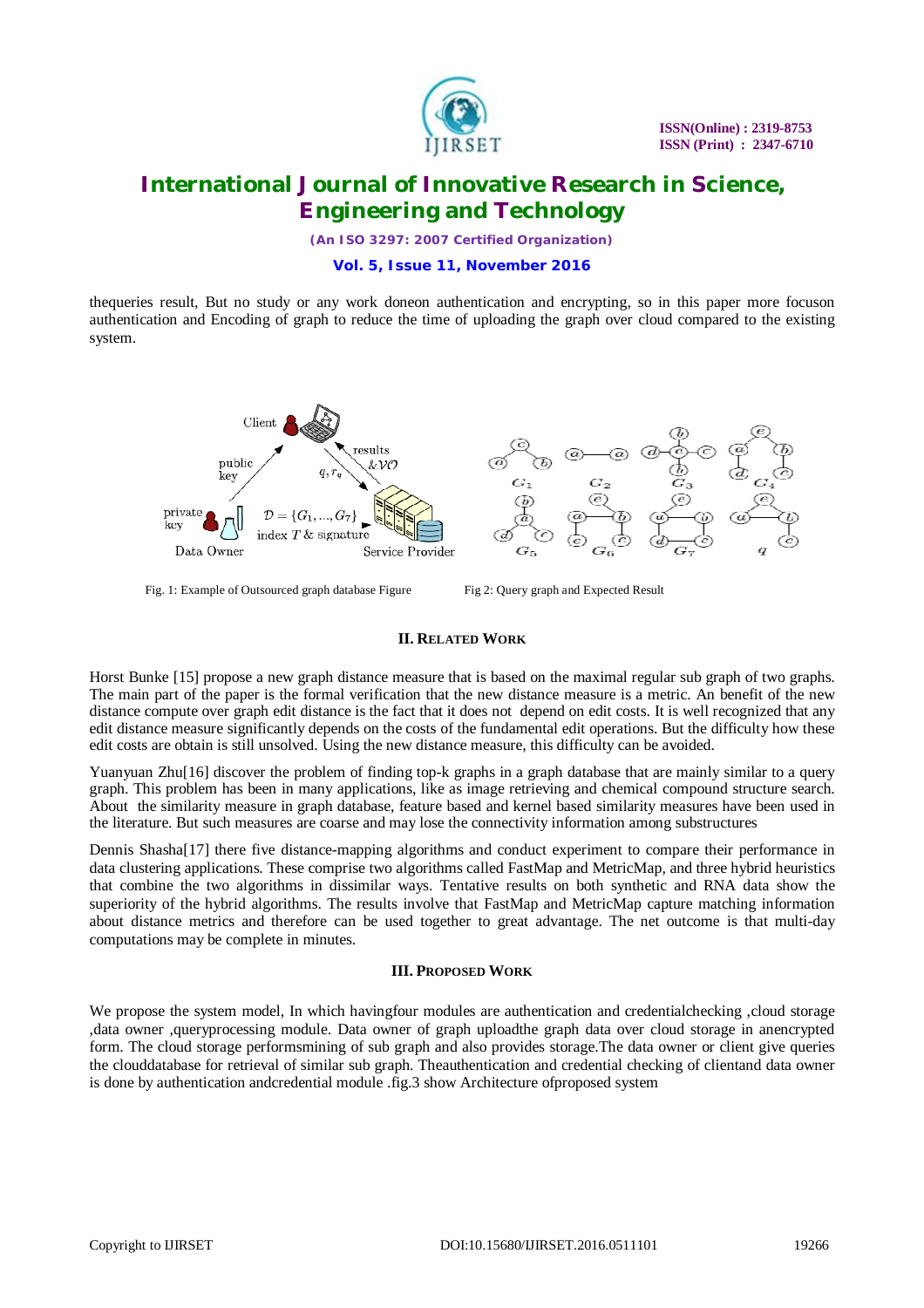

*(An ISO 3297: 2007 Certified Organization)*

**Vol. 5, Issue 11, November 2016**



Fig. 3 Architecture of Proposed System

The above figure shows the Architecture of Proposed System. The system consists of following basic modules which are listed and explain below in detail.

# *A. AUTHENTICATION AND CREDENTIAL*

This module is authenticating user eithertrusted or untrusted and check the user credentialusing attribute based encryption.

# *B. CLOUD STORAGE*

Outsourced Database which is used to store theuser graph data and process the query.

## *C. QUERY PROCESSING MODULE*

This module is optimizing the user query tospeed up the processing of query over clouddatabase also encrypt the query , mine theresult from the cloud database using proposed apriori algorithm.

In prosed system we also implemented the data deduplication to avoid the same copy of data over cloud storage. In data deduplication the we calculate the hash value of data and store over the cloud if user try to upload same data file then the hash value is compared with hash table. If hash value is not matched then file is uploaded else messenger is shown to user file duplication has been found .we also embedded the secrete key with file for data owner ship. The user can use secrete key to challenge the owner ship of file.

## *D. MATHEMATICAL MODEL:*

**Set Theory** Let I be a set of Input to system and E is intermediate operation and D is set of output.

Input Set  $I = \{I1, I2, I3, I4.\}$ Where, I1=Graph Data. I2=User Name. I3= Credential. I4= Query. Intermediate Output Set.  $E = \{E1, E2, E3, E4\}.$ Where, E1=Store Graph Data. E2= Authentication. E3= Credential Checking.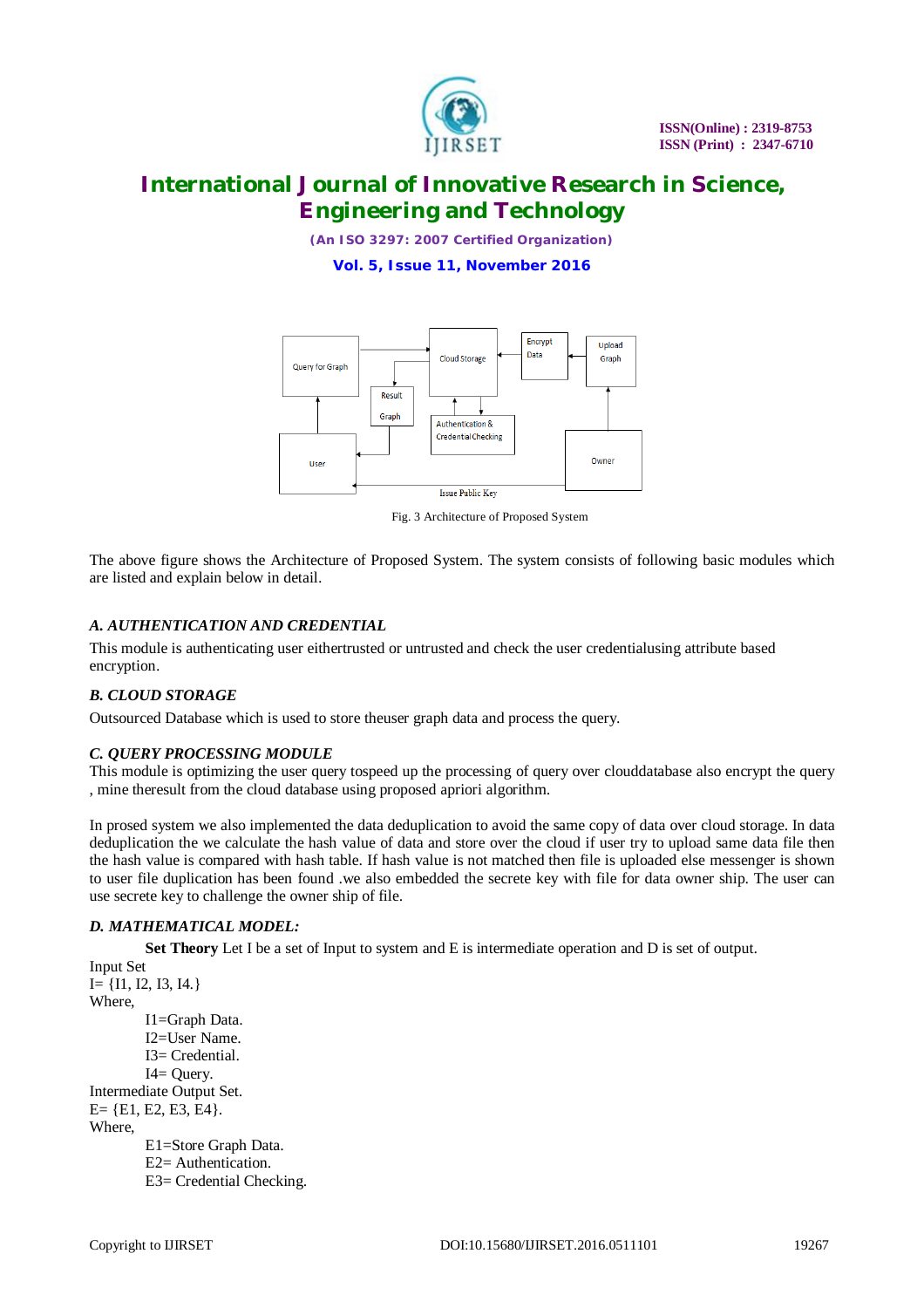

*(An ISO 3297: 2007 Certified Organization)*

**Vol. 5, Issue 11, November 2016**

E4= Process Query. Final Output Set.  $D = \{D1\}.$ Where, D1= Result Graph. Following figure shows functional dependency of system:



Fig 4: Functional Dependency of system

# *E. ALGORITHM*

Apriori algorithm is proposed approach for thesub graph mining in outsource graph database. **Algorithm: AprioriGraph** 

- **Input**
- D, A Graph Dataset;
- Min\_sup, the minimum support threshold.

**Output:**

 $\bullet$  S<sub>k</sub>, the frequent substructure set

**Method**:

 $S_1$ – frequent single elements in the data set; Call AprioriGraph (D, min\_sup, $S_1$ ); **Procedure** AprioriGraph (D, min\_sup,S<sub>1</sub>);

- 1:  $S_{K+1} \leftarrow \emptyset;$
- 2: For each frequent  $g_1 \in S_K$  do
- 3: For each frequent  $g_1$  ∈  $S_K$  do ∈
- 4: For each size (K+1) graph g formed by the merge of  $g_i$  and  $g_i$  do
- 5: If g is frequent in D and  $g \notin S_{K+1}$ then
- 6: Insert g into  $S_{K+1}$ ;
- 7: If  $S_{K+1} \neq \emptyset$  then
- 8: AprioriGraph (D, min\_sup,  $S_{K+1}$ );
- 9: return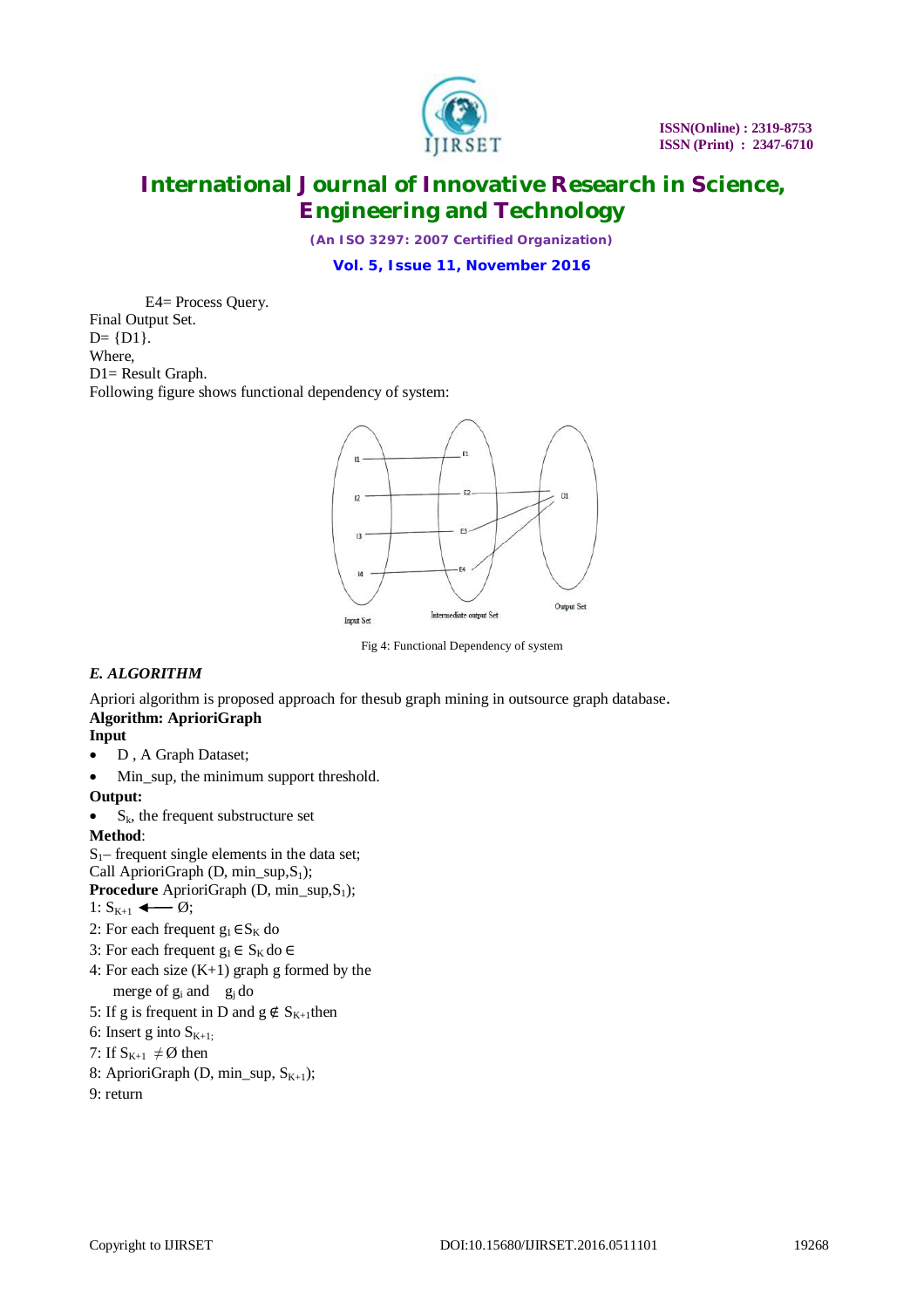

*(An ISO 3297: 2007 Certified Organization)*

#### **Vol. 5, Issue 11, November 2016**

## **IV. EXPERIMENTAL RESULTS**

The experiment with various dataset input set to the proposed system with respect to existing system proves that the proposed system having efficient encoding time. The time is in millisecond for encoding and Decoding. Form below Table I shows encoding  $&$  decoding time analysis when share size is K=2. Fig 5shows that time required for encoding is increases as server count is increase. As per our data set uploaded on cloud the server count increase it affect the encoding time.

| Sr.No         | Decoding(<br>MS) | <b>Encoding</b><br>(MS) | Number of<br>Scp |
|---------------|------------------|-------------------------|------------------|
|               |                  | 102                     |                  |
| ◠             | 2                | 114                     |                  |
| $\mathcal{R}$ | 2                | 116                     |                  |
|               | 2                | 118                     | 6                |
|               | 2                | 121                     |                  |
|               | 3                | 125                     |                  |

TABLE I



<sup>(</sup>Base Paper)

Form below Table II shows encoding & decoding time analysis when share size is K=3. Fig 6 shows that time required for encoding is increases as server count is increase. As per our data set uploaded on cloud the server count increase it affect the encoding time.

|                |                  |          |            | <b>Impact On Encoding &amp; Decoding k=3</b> |               |     |     |     |                          |     |
|----------------|------------------|----------|------------|----------------------------------------------|---------------|-----|-----|-----|--------------------------|-----|
| Sr.            | Decoding(MS      |          | Number of  |                                              | 140           |     |     |     |                          |     |
| N <sub>0</sub> |                  | Encoding | <b>Scp</b> |                                              | 120           |     |     |     |                          |     |
|                |                  | 108      |            |                                              | 100<br>m      |     |     |     |                          |     |
|                |                  | 116      |            |                                              | 80<br>60      |     |     |     |                          |     |
|                |                  | 112      | n          |                                              | 40            |     |     |     |                          |     |
|                |                  | 117      | -          |                                              | 20            |     |     |     |                          |     |
|                |                  | 115      |            |                                              | $\Omega$      |     |     |     |                          | 8   |
|                | <b>TABLE III</b> |          |            |                                              | -Decoding(MS) |     |     |     | $\overline{\phantom{a}}$ | ÷   |
|                |                  |          |            |                                              | -Encoding     | 108 | 116 | 112 | 117                      | 115 |

Fig. 6: Impact on Encoding/Decoding time: case 2

Form below Table III Shows contribution encoding time analysis on different file size. From fig7. shows that time required for encoding is less than base paper encoding time for same file size. Encoding time is linear to file size.

| Sr.<br>No | Encoding(MS) | File Size(KB) |
|-----------|--------------|---------------|
|           | 36           |               |
|           | 43           |               |
| 2         | 51           |               |
|           | 63           |               |
|           |              |               |
|           |              |               |



TABLE IIIII

<sup>(</sup>Base Paper)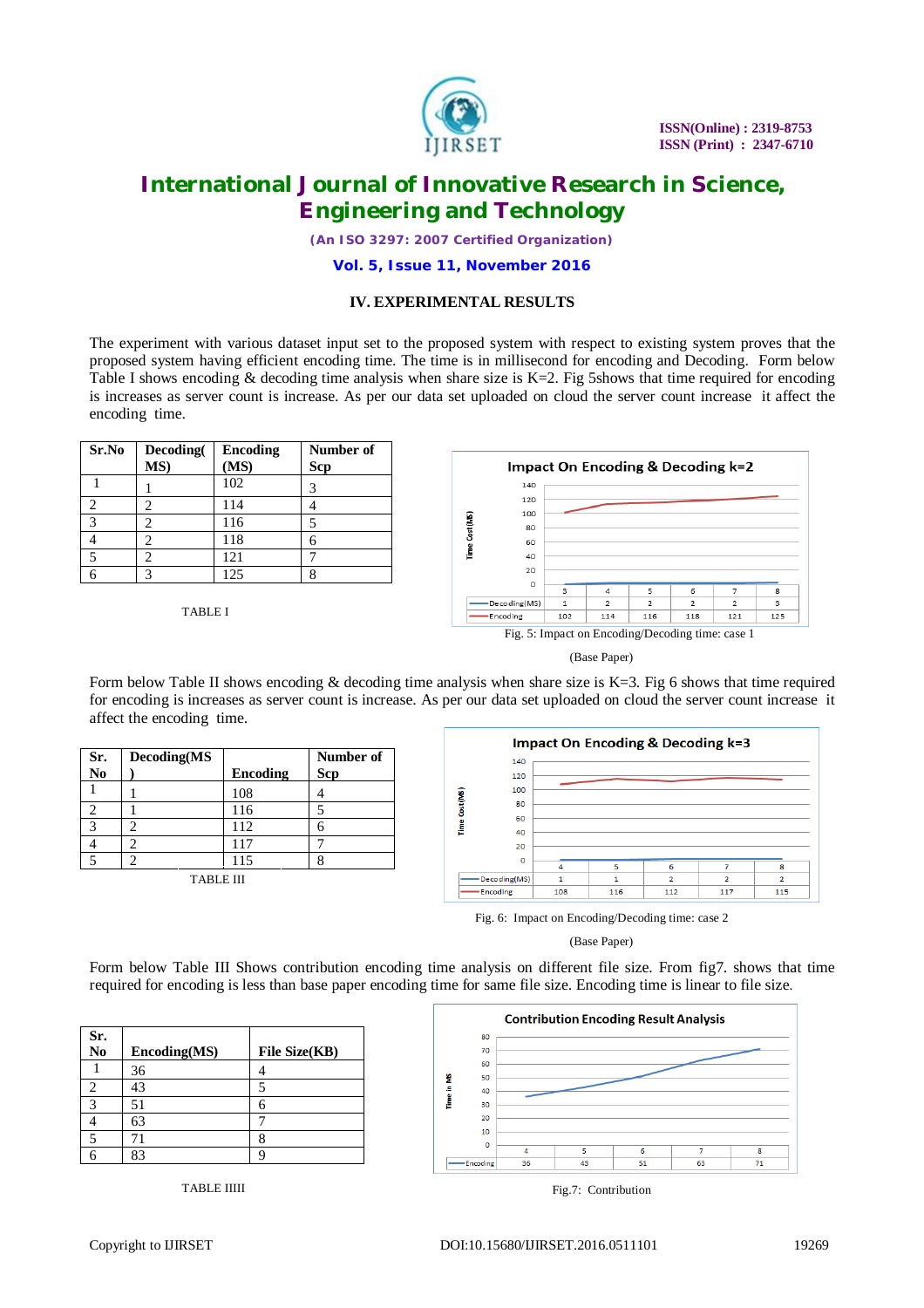

*(An ISO 3297: 2007 Certified Organization)*

## **Vol. 5, Issue 11, November 2016**

Frombelow table IV and Figure 8. Show the clear Comparison of the existing system and proposed system contribution.From Result analysis it's clear that Encoding time is less as compared to existing system.

| Sr.<br>No | <b>Base paper</b><br>Case1 | <b>Base paper</b><br>Case2 | Contribution |
|-----------|----------------------------|----------------------------|--------------|
|           | 114                        | 108                        | 36           |
|           | 116                        | 116                        | 43           |
| 3         | 118                        | 112                        | 51           |
|           | 121                        | 117                        | 63           |
| 5         | 125                        | 115                        |              |
|           | 125                        | 116                        |              |

TABLEIVV



Fig.8: Encoding Analysis

#### **V. CONCLUSION**

In the present system a secure and fast sub-graph Similarity Search in Outsourced Cloud Database with data deduplications is evaluated. The prosed system give secure and fast result using attribute based encryption by checking the client credential and sub graph is searched by using apriori algorithm efficiently approach. From the result it's clear that Encoding time is less as compared to existing system.

#### **ACKNOWLEDGMENT**

I would like to thanks all people who have helped us directly or indirectly for the paper presentation. I am grateful to my guide, Prof. P. P.Rokade, for his guidance and support. I wish to express my sincere thanks to the , PG Coordinator Prof. I.R.Shaikh and the departmental staff members for their support. Lastly I would like to thank Department of Computer, SND COE & RC, Yeola for making all the requirements possible and simply available whenever required

## **REFERENCES**

- [1] Yun Peng, Zhe Fan, "Authenticated Subgraph Similarity Search in Outsourced Graph Databases,"IEEE Trans. Knowledge and Data Engineering, VOL. 27, NO. 7, JULY 2015.
- [2] H. Shang, X. Lin, Y. Zhang, J. X. Yu, and W. Wang, "Connected substructure similarity search," inProc. ACM SIGMOD Int. Conf. Manage. Data, 2010, pp. 903–914.
- [3] Y. Zhu, L. Qin, J. X. Yu, and H. Cheng, "Finding top-k similar graphs in graph databases," in Proc.15th Int. Conf. Extending Database Technol., 2012, pp. 456–467.
- [4] Y. Yuan, G. Wang, L. Chen, and H. Wang, "Efficient subgraph similarity search on large probabilistic graph databases," in Proc. VLDB Endow., vol. 5, no. 9, pp. 800–811, 2012.
- [5] D. W. Williams, J. Huan, and W. Wang, "Graph database indexing using structured graph decomposition," in Proc. IEEE 23rd Int. Conf. Data Eng., 2007, pp. 976–985.
- [6] H. He and A. K. Singh, "Closure-tree: An index structure for graph queries," in Proc. 22nd Int. Conf.ata Eng., 2006, pp. 38–38.
- [7] S. Ranu and A. K. Singh, "Indexing and mining topological patterns
- [8] for drug discovery," in Proc. 15th Int. Conf. Extending Database Technol., 2012, pp. 562–565.
- [9] D. Shasha, J. Wang, and R. Giugno. Algorithmics and applications of tree and graph searching. In Proc. 21th ACM Symp. on Principles of Database Systems (PODS'02), pages 39–52, 2002.
- [10] S. Srinivasa and S. Kumar. A platform based on the multi-dimensional data model for analysis of biomolecular structures. In Proc. 2003 Int. Conf. on Very Large Data Bases, pages 975–986, 2003.
- [11] E. Ukkonen. Approximate string matching with q-grams and maximal matches. Theoretic Computer Science, pages 191–211, 1992.
- [12] J. Ullmann. Binary n-gram technique for automatic correction of substitution, deletion, insertion, and reversal errors in words. The Computer Journal, 20:141–147, 1977.